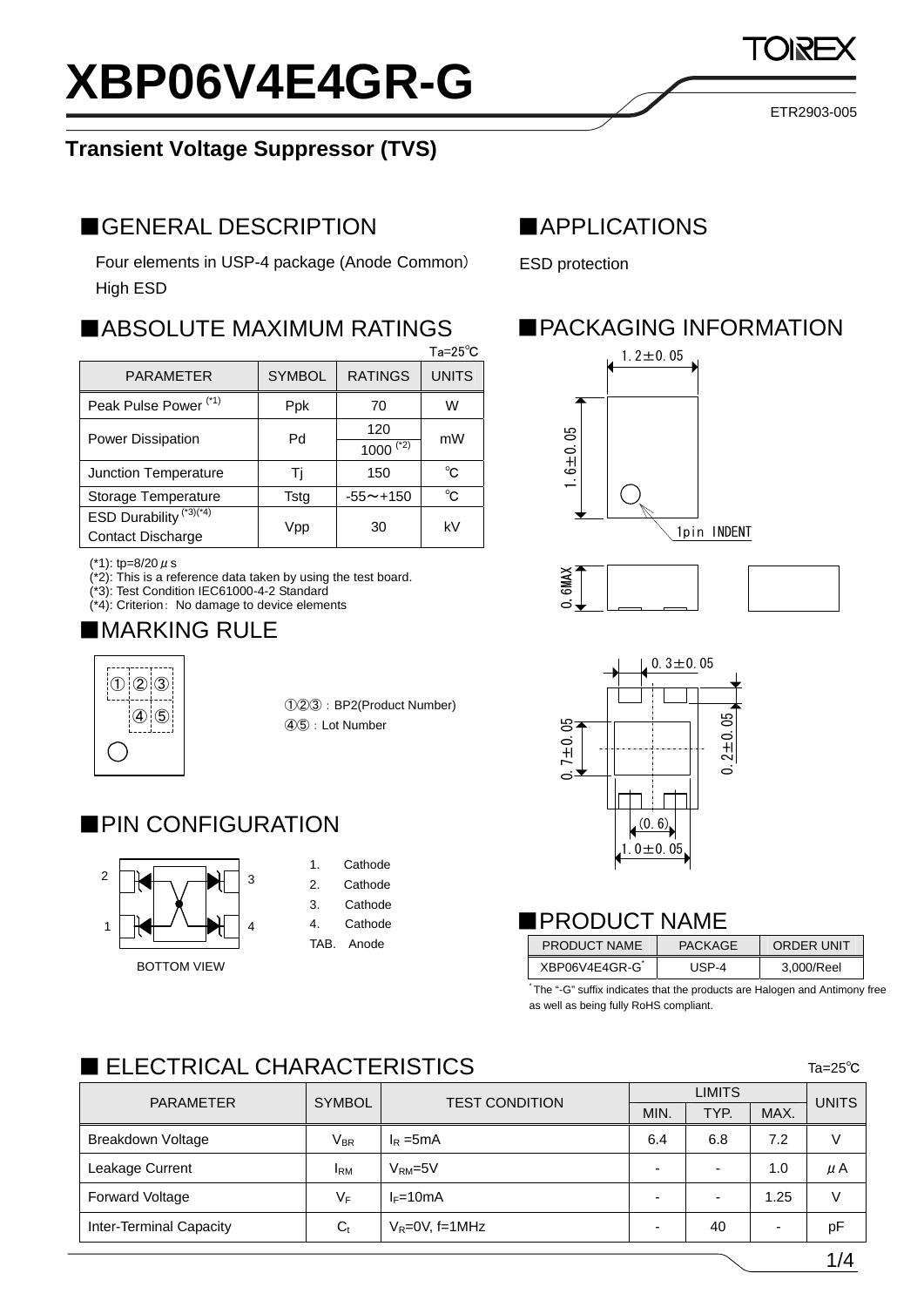# **XBP06V4E4GR-G**

#### **TYPICAL PERFORMANCE CHARACTERISTICS**

(1) Reverse Current vs. Breakdown Voltage (2) Reverse Current vs. Reverse Voltage



(3) Breakdown Voltage vs. Operating Temperature (4) Reverse Current vs. Operating Temperature



(5) Inter-Terminal Capacity vs. Reverse Voltage (6) Forward Current vs. Forward Voltage







Operating Temperature Ta (℃)

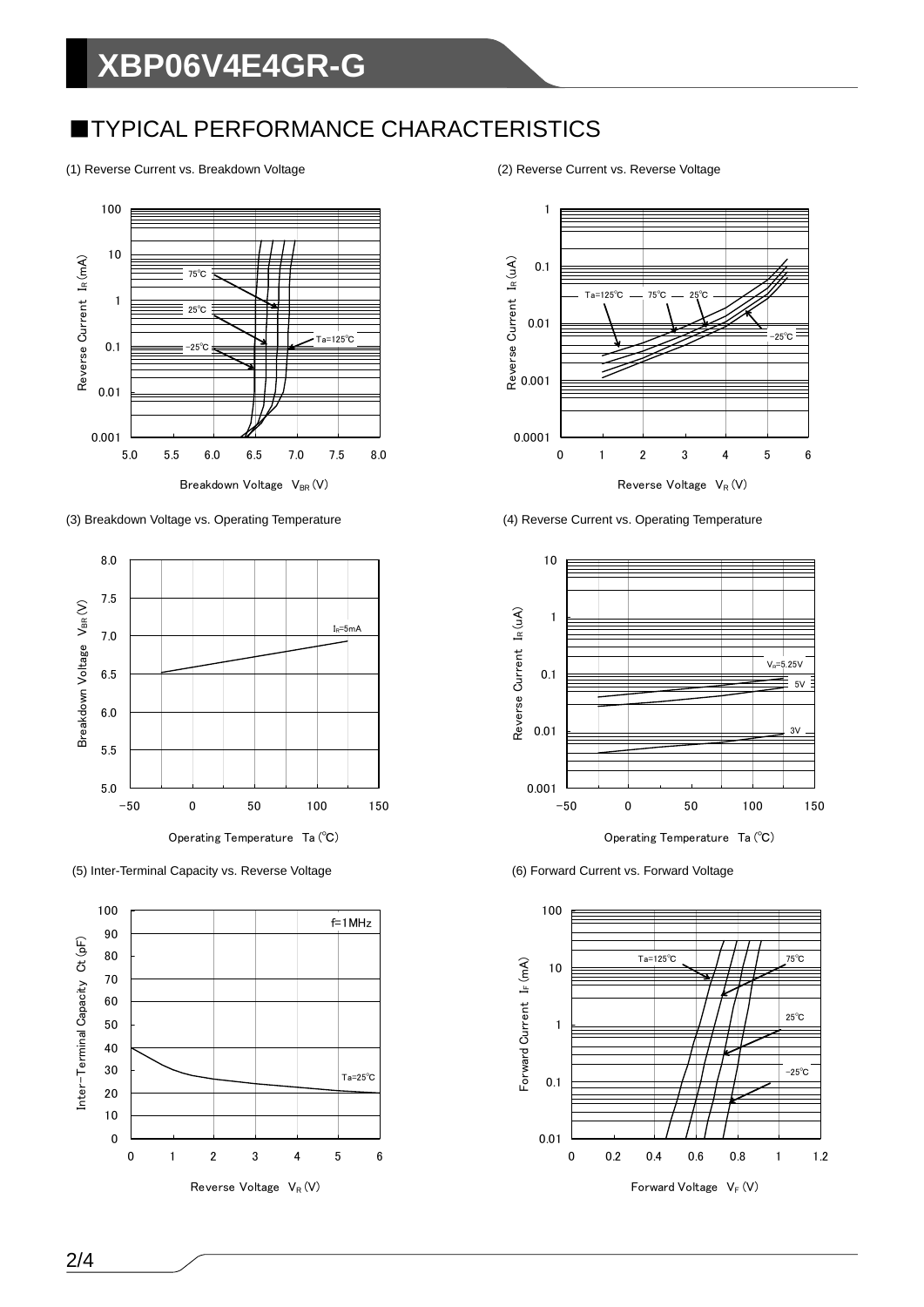## ■PACKAGING INFORMATION

1. Measurement Condition (Reference data) Condition: Mount on a board Ambient: Natural convection Soldering: Lead (Pb) free

Material: Glass Epoxy (FR-4)

Through-hole: 4 x 0.8 Diameter

Thickness: 1.6 mm

#### **USP-4 Power Dissipation**

Power dissipation data for the USP-4 is shown in this page. The value of power dissipation varies with the mount board conditions. Please use this data as one of reference data taken in the describe condition.

Board: Dimensions 40 x 40 mm (1600 mm<sup>2</sup> in one side)

in top and back faces.

Copper (Cu) traces occupy 50% of the board area

Package heat-sink is tied to the copper traces.

|      | 28.9                 |               |
|------|----------------------|---------------|
| 28.9 | $\frac{1}{\sqrt{2}}$ | 40.0          |
|      |                      | لمنط<br>حاصلہ |

Evaluation Board (Unit: mm)

#### 2. Power Dissipation vs. Ambient temperature

#### Board Mount (Tj max = 150℃)

| Ambient Temperature (°C) | Power Dissipation Pd (mW) | Thermal Resistance (°C/W) |
|--------------------------|---------------------------|---------------------------|
| 25                       | 1000                      | 125.00                    |
| 150                      |                           |                           |